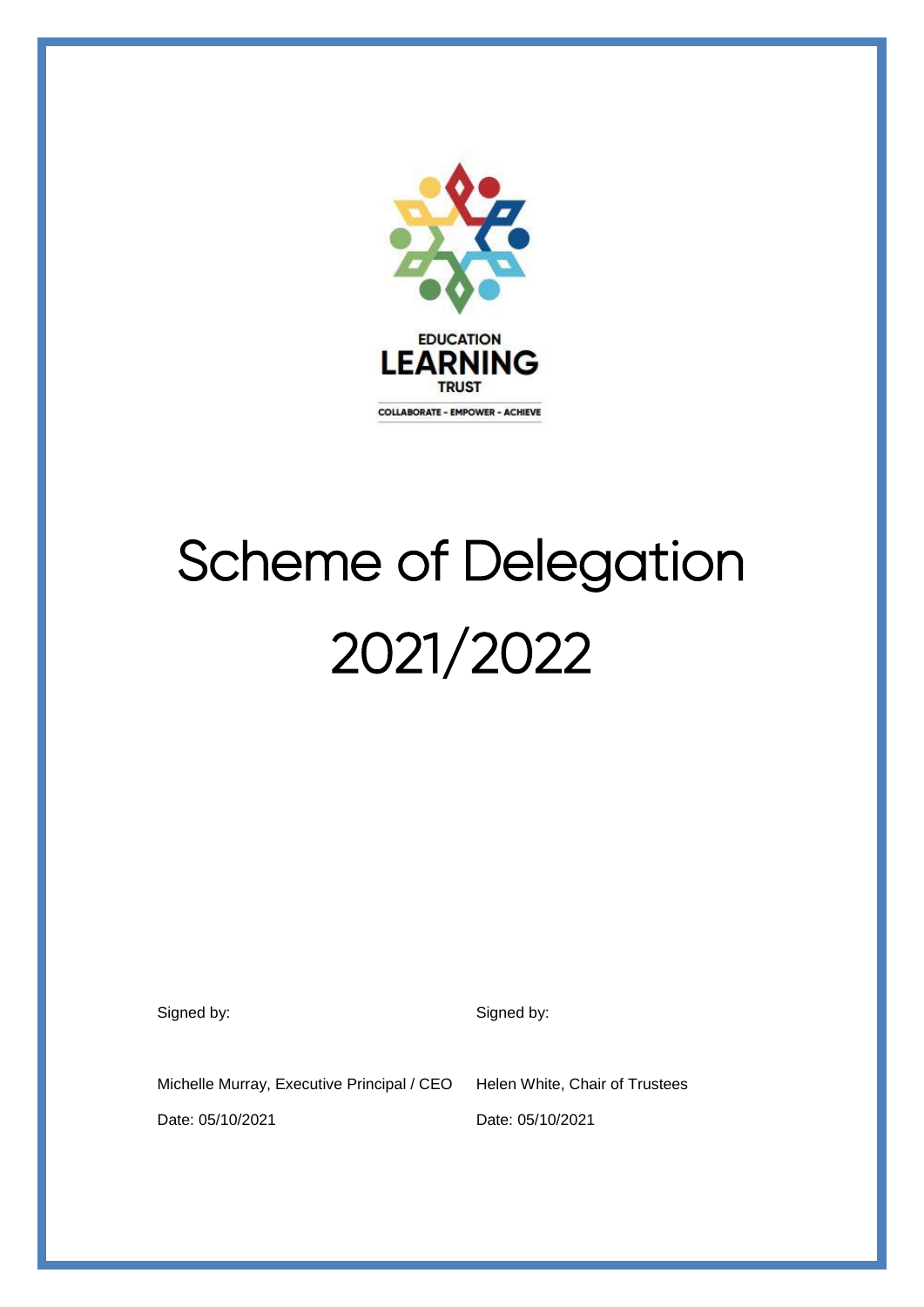

# Revision History

| Date              | <b>Document</b><br>Version | <b>Document Revision History</b>                                                               | Document Author /<br>Reviser                                                 | <b>Document Approver</b>         |
|-------------------|----------------------------|------------------------------------------------------------------------------------------------|------------------------------------------------------------------------------|----------------------------------|
| 18/10/2018        | 1.0                        | Updated Scheme of Delegation from<br>Browne Jacobson reviewed and adopted<br>by Trust Board    | J Evans                                                                      | <b>Trust Board</b>               |
| 25/09/2019        | 1.1                        | Document annual review.<br>Reformatting, no significant changes.<br>circulated to Staff & AGBs | J Jones, SBM                                                                 | <b>Trust Board</b><br>25/09/2019 |
| October 2020      | 1.2                        | Document annual review.<br>Circulated to staff & 04/12/2020 & AGBs.                            | M Murray,<br>CEO/Executive<br>Principal & J Jones,<br><b>ELT Primary SBM</b> | <b>Trust Board</b><br>03/12/2021 |
| September<br>2021 | 1.3                        | <b>Annual Review</b><br>No significant changes<br>Circulated to Schools 19/10/2021             | J Jones, HR &<br>Compliance<br>Manager/Michelle<br>Murray CEO                | <b>Trust Board</b><br>05/10/2021 |

# **Contents**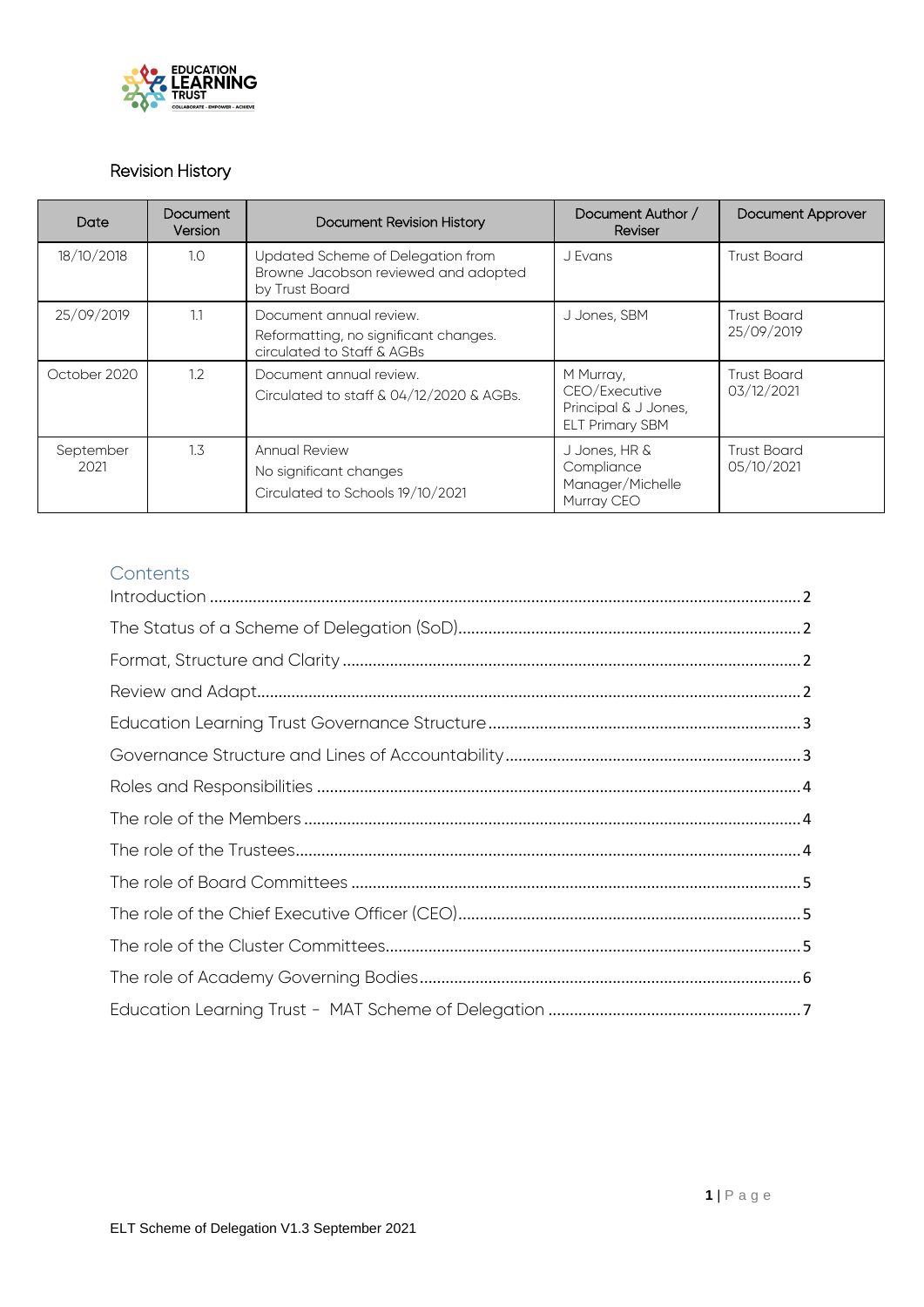

#### <span id="page-2-0"></span>**Introduction**

The Education Learning Trust's (ELT) board of trustees is accountable in law for all major decisions about their academies. However, this does not mean that the board is required to carry out all the trust's governance functions and many can and should be delegated, including to the CEO, the board's committees, and to academy governing bodies (AGBs). It is vital that the decision to delegate a function is made by the full board of trustees and is recorded. Without such delegation, the individual or committee has no power to act.

Which functions the board decides to delegate will vary depending upon the stage of development of the MAT, both in terms of the number of schools and the number of pupils in the MAT, and the way in which its leadership is structured, as well as the geographical spread and the context of the schools.

This Scheme of Delegation (SoD) is the key document defining the lines of responsibility and accountability in the ELT. It offers a simple yet systematic way of ensuring that the members, trustees, board committees, cluster and/or academy governing bodies, executive leadership and Heads of School are all clear about their roles and responsibilities. This overarching SoD for all decision making in the trust should not be confused with the written scheme of delegation of financial powers referred to in the Academy Trust Handbook.

This SoD must be published on the Trust and its schools' websites.

#### <span id="page-2-1"></span>The Status of a Scheme of Delegation (SoD)

When a school joins the ELT, it is trust policy that they will maintain an academy governing body (AGB) which keeps a local dimension to the individual school community. However, trust board has the power to appoint and remove these committees at any time, be it a board committee, a cluster committee, or an academy governing body.

The SoD outlines the responsibilities of the academy governing body alongside the trust board, CEO and Headteacher/Head of School.

#### <span id="page-2-2"></span>Format, Structure and Clarity

This SoD aims to clarify decision making and lines of accountability in a simple, succinct and clear format and includes:

- A structure diagram which shows the layers of governance and lines of accountability
- A short paragraph of text which describes the structure
- Detailed narrative on roles and responsibilities
- A grid format, with columns for each layer of governance which enables stakeholders to quickly determine who is responsible for each strategic decision within the trust.

The SoD is intended to be a working document that the trust board and executive leaders can revise and adapt in response to their context and circumstances.

#### <span id="page-2-3"></span>Review and Adapt

As the ELT matures and grows, the workings of the MAT, both in terms of governance and management are likely to evolve and be amended. The SoD will be reviewed annually, with changes made as the context changes, if necessary each year. This is a recognition of the need to be responsive to changing circumstances and to adapt accordingly. It is,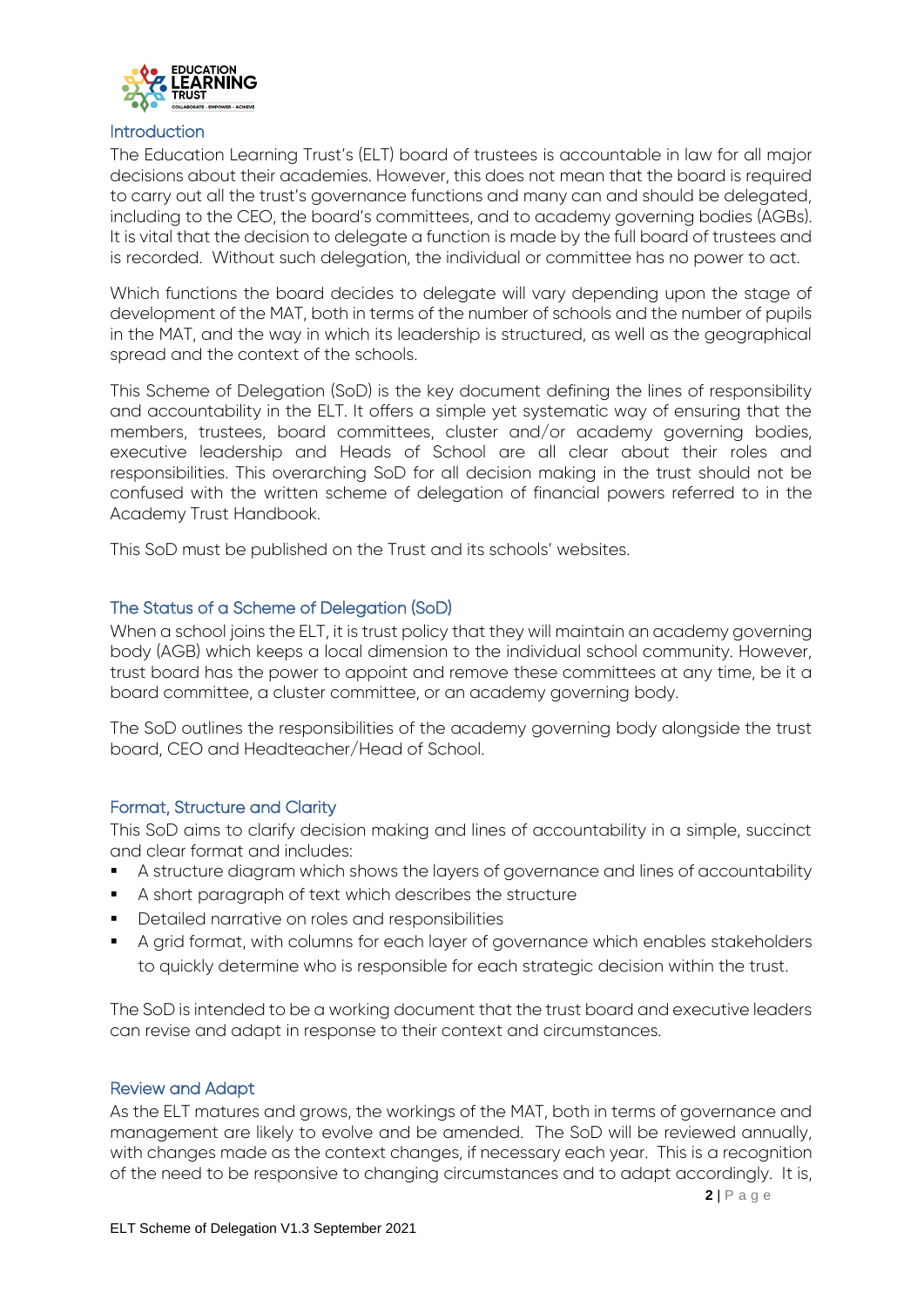

however, important to ensure that all involved in governance are made aware of any changes and what these mean in practice.

#### An Effective Scheme of Delegation will:

- **Promote a culture of honesty and accountability**
- **Ensure the executive leadership is clear about which decisions the trust board** remain in control of
- **If all identify responsibility for the appointment and performance management of the** CEO / Executive Principal and Heads of School
- Ensure that the role of the executive leadership is fully understood throughout the MAT.
- **IDENTIFY responsibility for:** 
	- -policy and practice in each academy
	- -oversight of educational performance in each academy
	- -oversight of each academy's budget
	- -assessment of risk in each academy.

## <span id="page-3-0"></span>Education Learning Trust Governance Structure



#### <span id="page-3-1"></span>Governance Structure and Lines of Accountability

- The board of trustees is responsible for the three core governance functions.
- The chief executive officer (CEO), is appointed by the board of trustees, to whom it delegates responsibility for delivery of its vision and strategy. The trust board will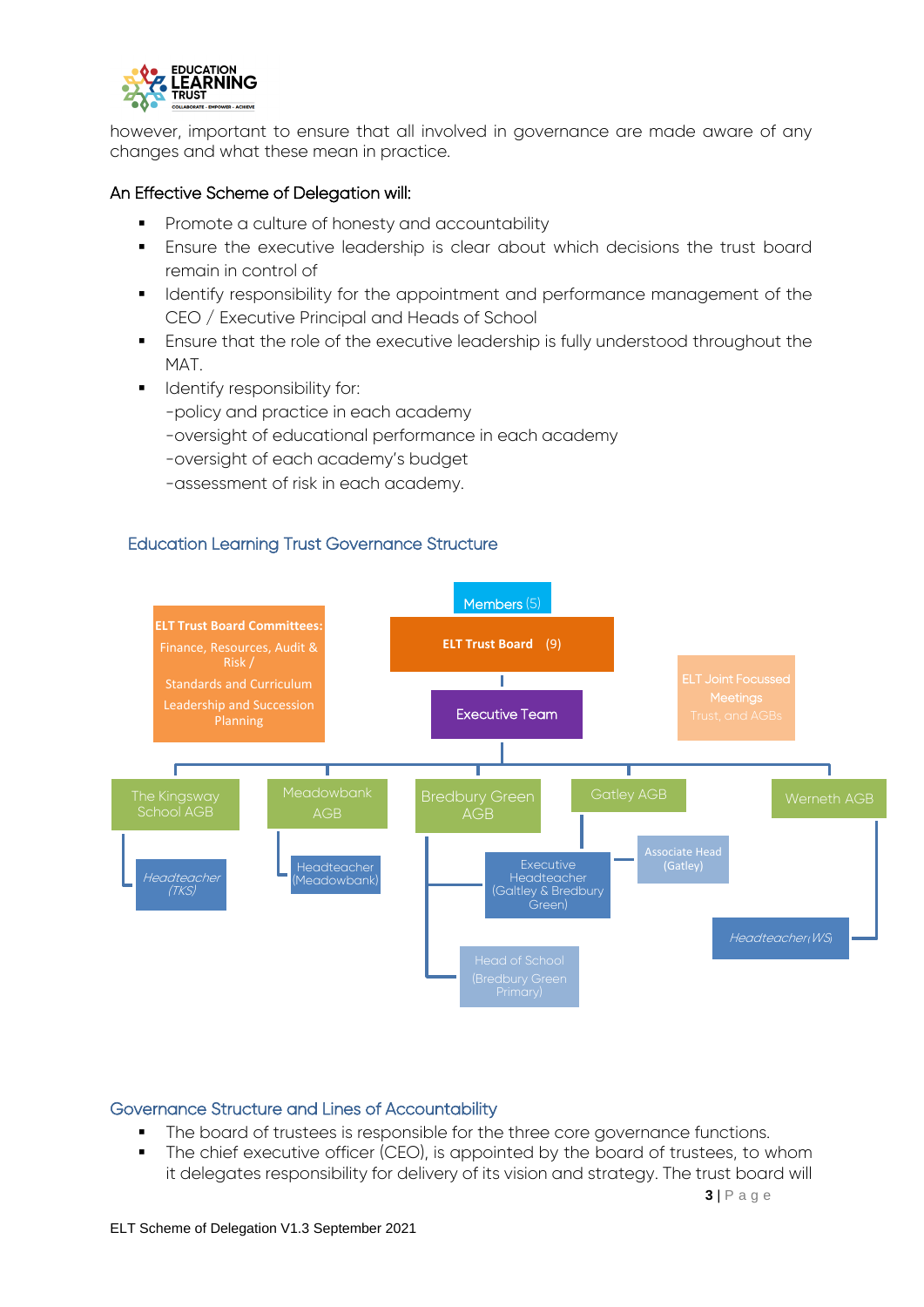

hold the CEO to account for the conduct and performance of the trust, including the performance of the academies within the trust, and for its financial management.

- **IF** In turn, the CEO line manages other senior executives and Headteachers/ Heads of School, except where there are executive principles who will line manage the Heads of School.
- The board constitutes committees for finance, resources, audit and risk, standards and curriculum and leadership and succession planning; these look in detail at finance and resources, progress and attainment across the trust and leadership development. As board committees, at least three trustees must sit on each.
- The board delegates some of its school level monitoring and scrutinising functions to AGBs. Trustees do not need to sit on these committees, and so lines of communication to the board of trustees must be clearly established. It is usual for the CEO to seek input from the chair of the AGB when undertaking the Headteachers/Head of School's performance management.

#### <span id="page-4-1"></span><span id="page-4-0"></span>Roles and Responsibilities

#### The role of the Members

The members of the trust are guardians of the governance of the trust and as such have a different status to trustees. Originally, they will have been the signatories to the memorandum of association and will have agreed the trust's first articles of association (the legal document which outlines the governance structure and how the trust will operate). The articles of association describe how members are recruited and replaced, and how many of the trustees the members can appoint to the trust board. The members appoint trustees to ensure that the trust's charitable object is carried out and so must be able to remove trustees if they fail to fulfil this responsibility. Accordingly, the trust board submits an annual report on the performance of the trust to the members. Members are also responsible for approving any amendments made to the trust's articles of association.

There must be at least three members, although the DfE prefer at least five, and while members are permitted to be appointed as trustees, in order to retain a degree of separation of powers between the members and the trust board, and in line with DfE expectations, not all members should be trustees. The ELT currently has provision for 5 Members, with one Member also being a Trustee. Members are not permitted to be employees of the academy trust.

#### <span id="page-4-2"></span>The role of the Trustees

The MAT is a charitable company and so trustees are both charity trustees (within the terms of section 177(1) of the Charities Act 2011) and company directors. Because trustees are bound by both charity and company law, the terms 'trustees' and 'directors' are often used interchangeably. The ELT uses the term trustee as it avoids the possible confusion caused when executive leaders are called directors but are neither company directors nor trustees.

The trustees are responsible for the general control and management of the administration of the trust, and in accordance with the provisions set out in the memorandum and articles of association and its funding agreement, it is legally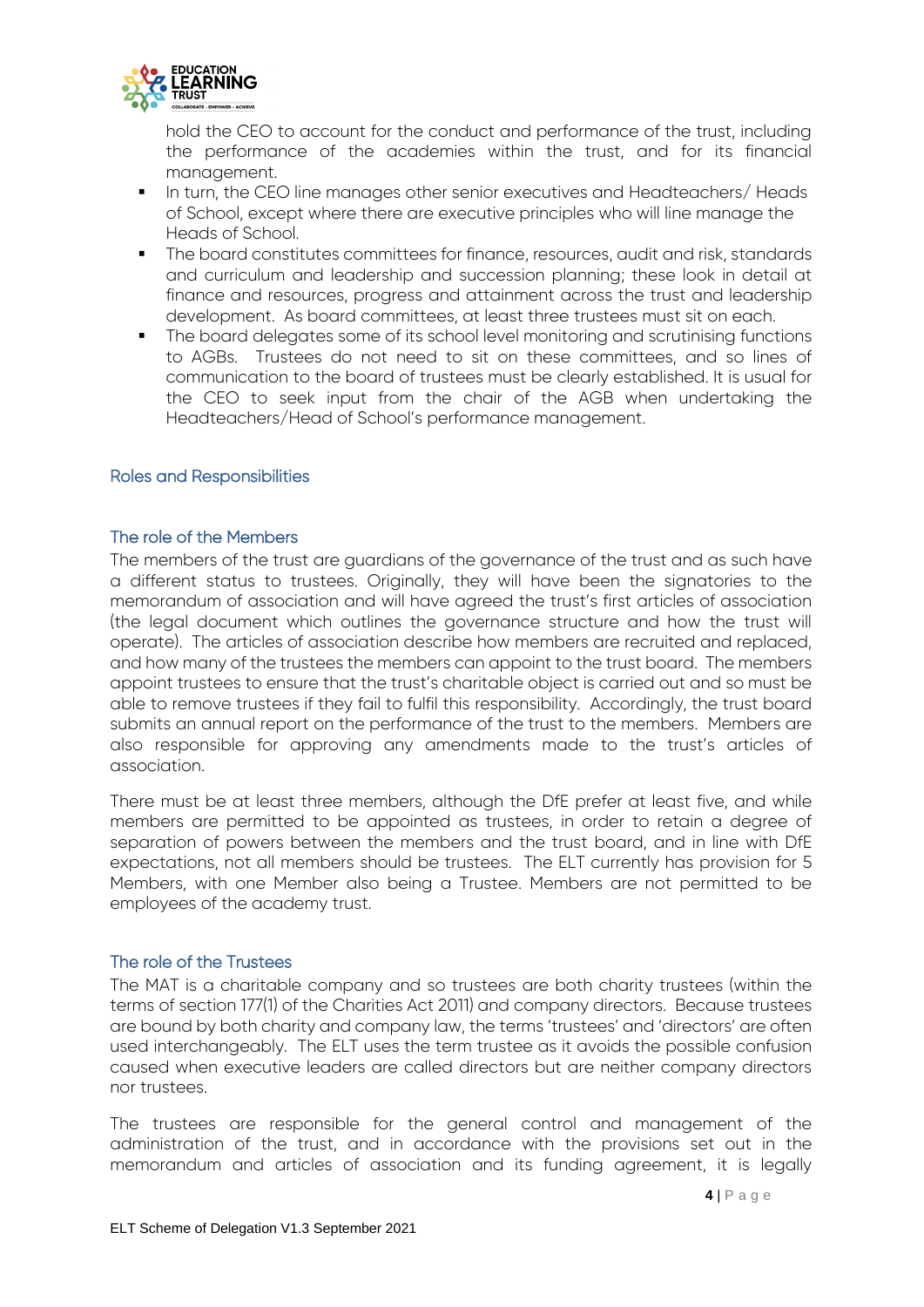

responsible and accountable for all statutory functions, for the performance of all schools within the trust, and must approve a written scheme of delegation of financial powers that maintains robust internal control arrangements. In addition, it must carry out the three core governance functions:

- 1. Ensure clarity of vision, ethos and strategic direction
- 2. Hold the executive to account for the educational performance of the trust's schools and their pupils, and the performance management of staff
- 3. Oversee the financial performance of the trust and make sure its money is well spent

The board of trustees has the right to review and adapt its governance structure at any time which includes removing delegation.

#### <span id="page-5-0"></span>The role of Board Committees

The trustees have established committees to carry out some of its governance functions which includes making decisions, although any decisions made will be deemed decisions of the trust board. The membership (there must be at least three trustees) and responsibilities of board committees are set out in the committee's terms of reference.

The Academy Trust Handbook makes it clear that the board of trustees 'should have a finance and audit committee to which the board delegates financial scrutiny and oversight'.

## <span id="page-5-1"></span>The role of the Chief Executive Officer (CEO)

The CEO is the accounting officer so has overall responsibility for the operation of the academy trust's financial responsibilities and must ensure that the organisation is run with financial effectiveness and stability; avoiding waste and securing value for money.

The CEO leads the executive management team of the academy trust. The CEO will delegate executive management functions to the executive management team and is accountable to the trust board for the performance of the executive management team.

## <span id="page-5-2"></span>The role of the Cluster Committees

The trustees may establish cluster committees to carry out some of its school level governance functions, although as trustees are not required to sit on cluster committees, decision-making is limited. The trustees will appoint the chair.

- **Typically, delegated functions may include:**
- Building an understanding of how the cluster's schools are led and managed
- **Monitoring whether the schools are:** 
	- Working within agreed policies
	- Is meeting their agreed targets
	- Managing their finances well
- **Engaging with stakeholders**
- **Being a point of consultation and representation**
- Reporting to the board

As a committee of the board, delegation can be removed at any time.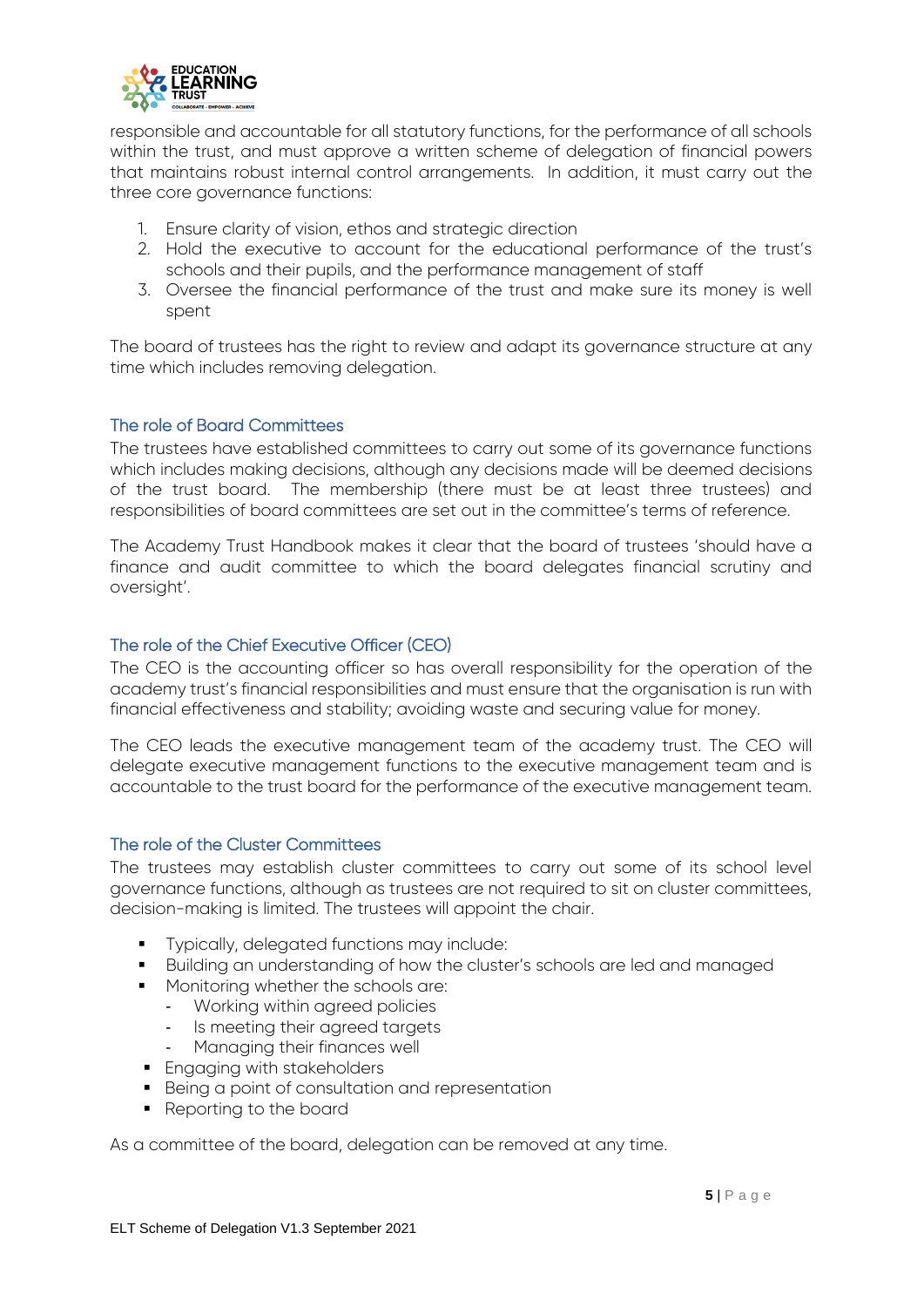

#### <span id="page-6-0"></span>The role of Academy Governing Bodies

The trustees establish Academy Governing Bodies (AGBs) to carry out some of its school level governance functions. The trustees will be consulted around the appointment of the chair, and ensure that two parents are elected to the AGB.

Typically, delegated functions may include:

- Building an understanding of how the school is led and managed
- **Monitoring whether the schools is:** 
	- Working within agreed policies
	- Meeting their agreed targets
	- Managing their finances well
- **Engaging with stakeholders**
- **Being a point of consultation and representation**
- Reporting to the board

As a committee of the board, delegation can be removed at any time, if the AGB is not fulfilling their agreed functions.

#### This document will be reviewed annually.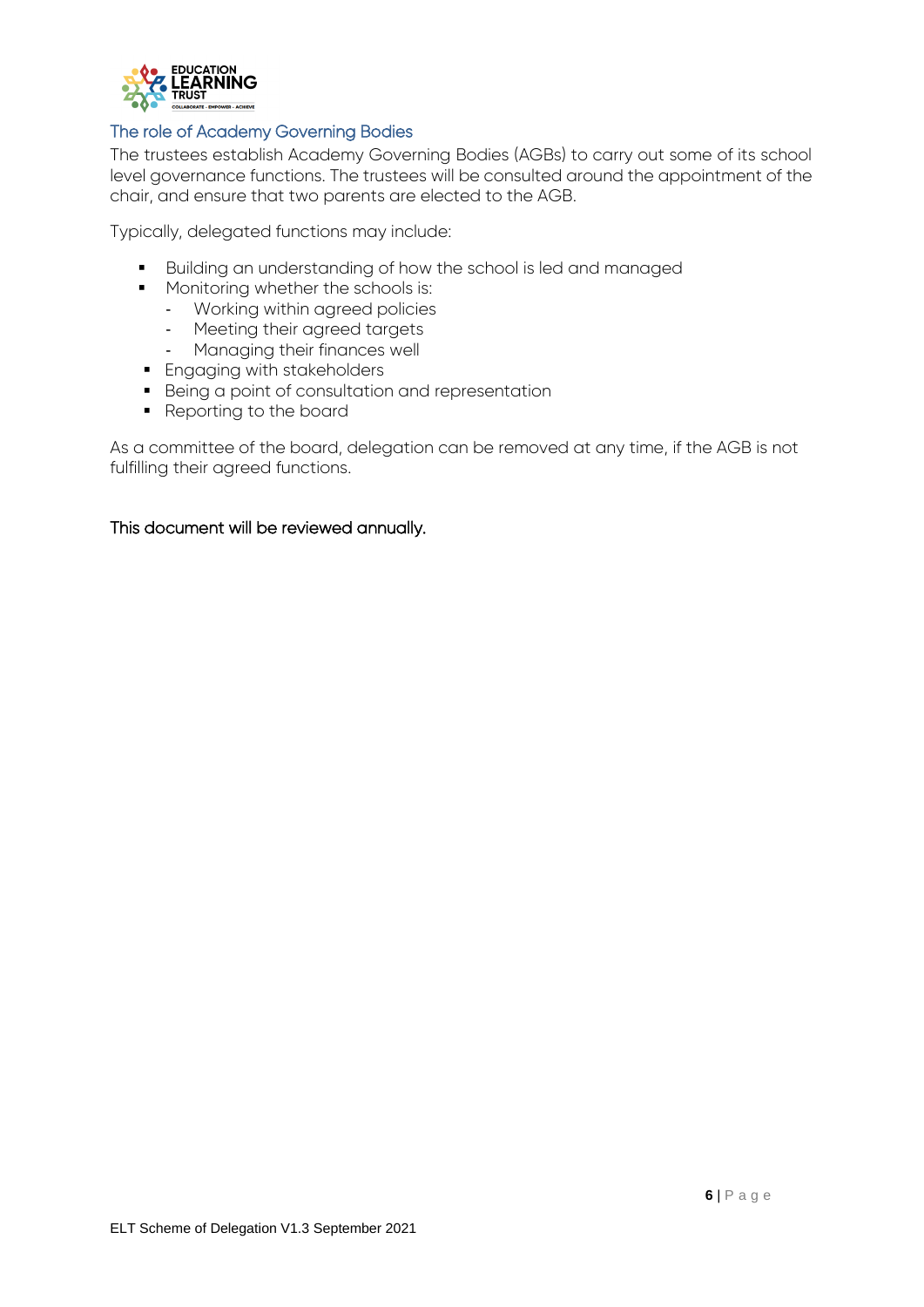

# <span id="page-7-0"></span>Education Learning Trust - MAT Scheme of Delegation

| Responsible | means Responsible. The individual/group that has responsibility for undertaking or completing the task delegated to<br>them and reporting on its delivery at suitable intervals. In the case of the CEO, this reporting will be at Board level. In the<br>case of the Principal/Head, this will be at Academy AGB level.          |
|-------------|-----------------------------------------------------------------------------------------------------------------------------------------------------------------------------------------------------------------------------------------------------------------------------------------------------------------------------------|
| Accountable | means <b>Accountable</b> . The individual/group that has the ultimate or final responsibility for ensuring completion of the task.<br>This will include determining how the Trust and/or Academies (as appropriate) should undertake the task including<br>determining appropriate milestones and targets to be reported against. |
| Supports    | means <b>Support</b> . The individual/group who should provide support during the implementation of the task.                                                                                                                                                                                                                     |
| Consulted   | means Consult. The individual/group that should be consulted as part of the process of the completing the task<br>because they can provide valuable advice and/or input.                                                                                                                                                          |
| Informed    | means <b>Inform.</b> The individual/group that should be kept up-to-date about the progress of the task and/or the<br>decisions in the task.                                                                                                                                                                                      |

|                                |                                                                        | Role                                           |     |                |                    |
|--------------------------------|------------------------------------------------------------------------|------------------------------------------------|-----|----------------|--------------------|
|                                |                                                                        | Trustees                                       | CEO | <b>AGB</b>     | Headteacher/H of S |
| <b>Strategy and Leadership</b> |                                                                        |                                                |     |                |                    |
| <b>Strategy</b>                | Set strategic objectives of the Trust                                  | $\overline{A}$<br>$\sqrt{2}$<br>$\overline{R}$ | S   | S              | C                  |
|                                | Set strategic objectives of the Academies<br>(School Improvement Plan) | $\overline{A}$                                 | S   | R              | S                  |
|                                | Develop the character, mission & ethos of the Trust                    | $\overline{A}$<br>$\sqrt{}$<br>$\overline{R}$  | S   | $\overline{C}$ | $\overline{C}$     |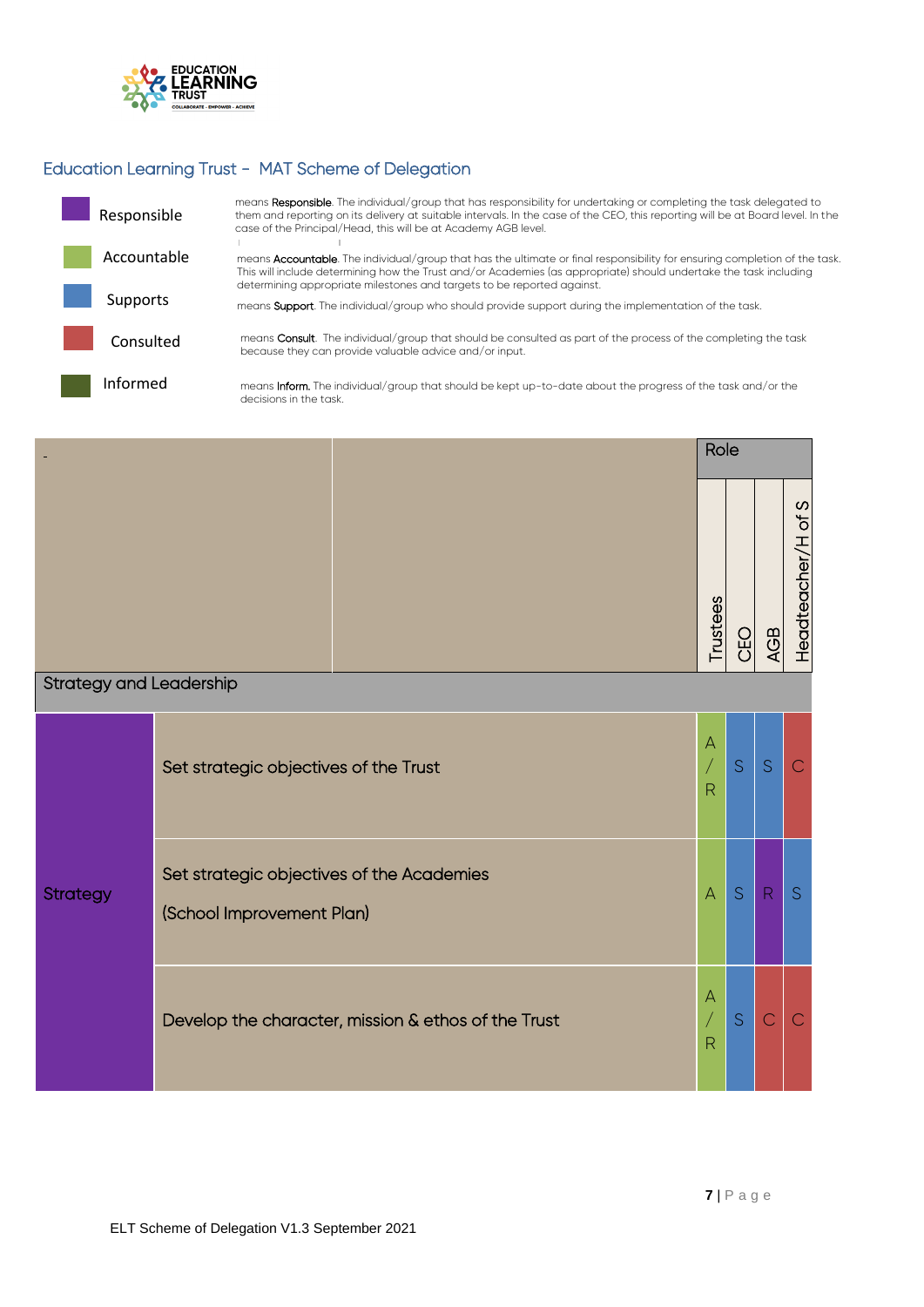

|                  | Develop the character, mission & ethos of the Academies                                                                                                                                               | $\overline{A}$ | S            | R            | <sub>S</sub> |
|------------------|-------------------------------------------------------------------------------------------------------------------------------------------------------------------------------------------------------|----------------|--------------|--------------|--------------|
| Scrutiny         | Scrutiny: Performance - review & challenge progress of the Trust<br>against its strategic objectives and KPIs                                                                                         | $\forall$      | R            | С            | S            |
|                  | Scrutiny: Ethos - operation of the Trust & Academies against the<br>agreed character, mission & ethos                                                                                                 | $\bigwedge$    | $\mathsf{R}$ | С            | S            |
| Compliance       | Compliance: Funding Agreement - comply with all obligations<br>including the Academy Trust Handbook                                                                                                   | $\bigwedge$    | R            | S            | <sub>S</sub> |
|                  | Compliance: Regulatory - with all regulations affecting the Trust<br>(including all Charity law, Company law, GDPR, employment law<br>and health and safety)                                          | $\mathsf{A}$   | S            | R            | S            |
|                  | Compliance: Financial Oversight - ensuring that there are<br>appropriate financial controls so that there is regularity, probity<br>and value for money in relation to the management of public funds | A              | R            | S            | S            |
|                  | Compliance - completing the register of business interests and put<br>in place a procedure to deal with any conflicts of interest and<br>connected party transactions                                 | A              | R            | $\mathsf{R}$ | <sub>S</sub> |
| <b>Registers</b> | <b>Register of Interests</b>                                                                                                                                                                          | А<br>R         |              |              |              |

m.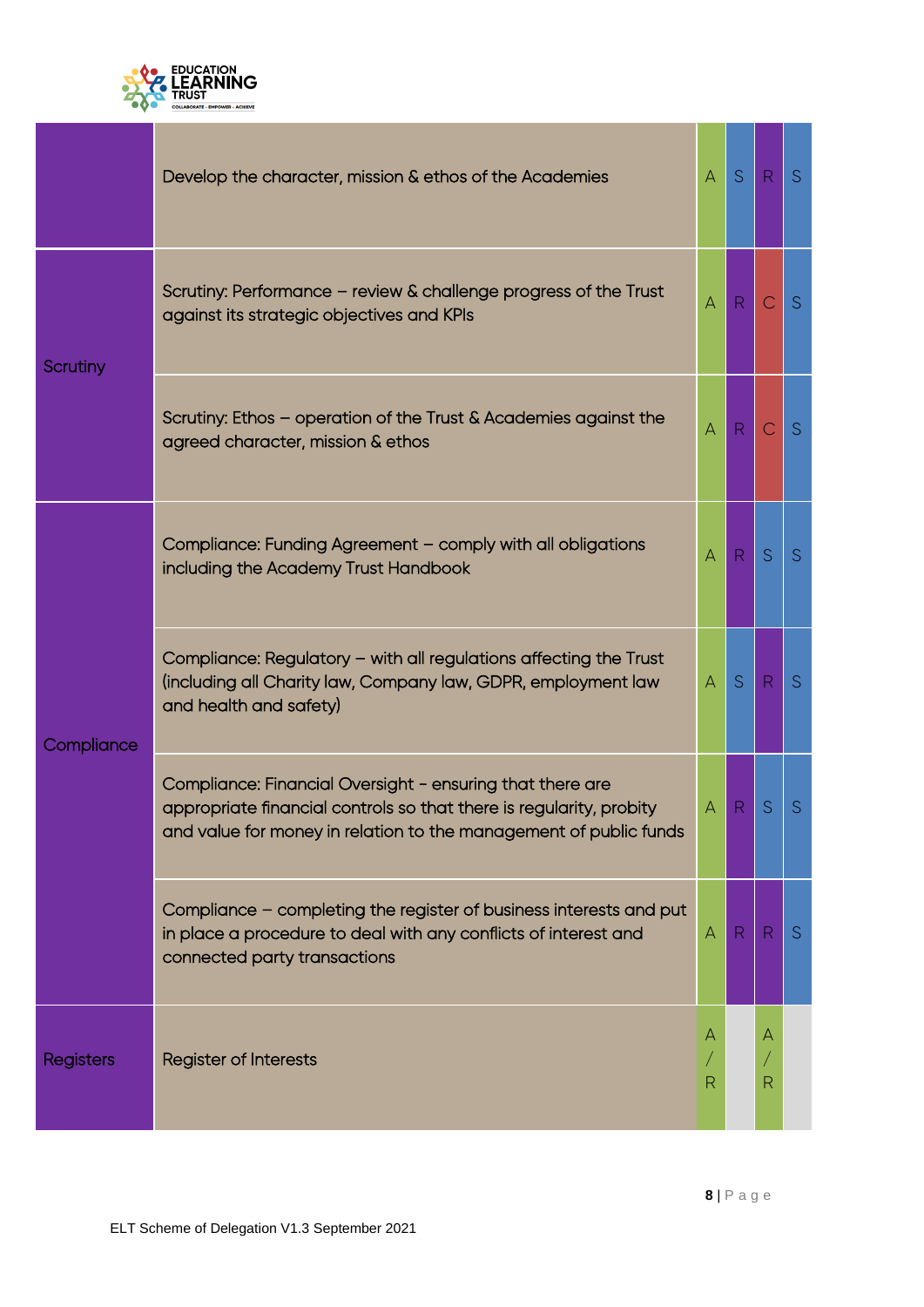

|                                 | <b>Trust Risk Register</b>                                                                                                                                                            | A                      | R         | S           | S.          |  |  |  |
|---------------------------------|---------------------------------------------------------------------------------------------------------------------------------------------------------------------------------------|------------------------|-----------|-------------|-------------|--|--|--|
| Appointment<br>S                | Appointment and removal of Trustees-ensuring processes in place<br>for appointment and removal of trustees (including ensuring that<br>the Trustees have the skills to run the Trust) | $\mathsf{A}$<br>Т<br>R | S         |             |             |  |  |  |
|                                 | Appointments of Governors - ensuring processes in place for<br>appointment of governors (including ensuring that the Governors<br>have the skills to run the Academies)               | С                      |           | Α<br>R      | S           |  |  |  |
|                                 | Appointment of Governance professional - Trust Board and AGB<br>meetings                                                                                                              | A<br>R                 | S         |             |             |  |  |  |
| <b>Policies</b>                 | Review and approval of Trust Wide Policies (including admissions,<br>DBS, charging and remissions policies, health & safety and<br>safeguarding)                                      | A                      | ${\sf R}$ | С<br>/<br>S | $\mathsf S$ |  |  |  |
| Committee<br>Delegations        | Prepare terms of reference for AGB's and Committees                                                                                                                                   | Α<br>R                 | S         |             |             |  |  |  |
| Training                        | Training programme for trustees                                                                                                                                                       | A<br>R                 | S         |             |             |  |  |  |
|                                 | Training programme for governors                                                                                                                                                      |                        |           | А<br>R      | S           |  |  |  |
| <b>Education and Leadership</b> |                                                                                                                                                                                       |                        |           |             |             |  |  |  |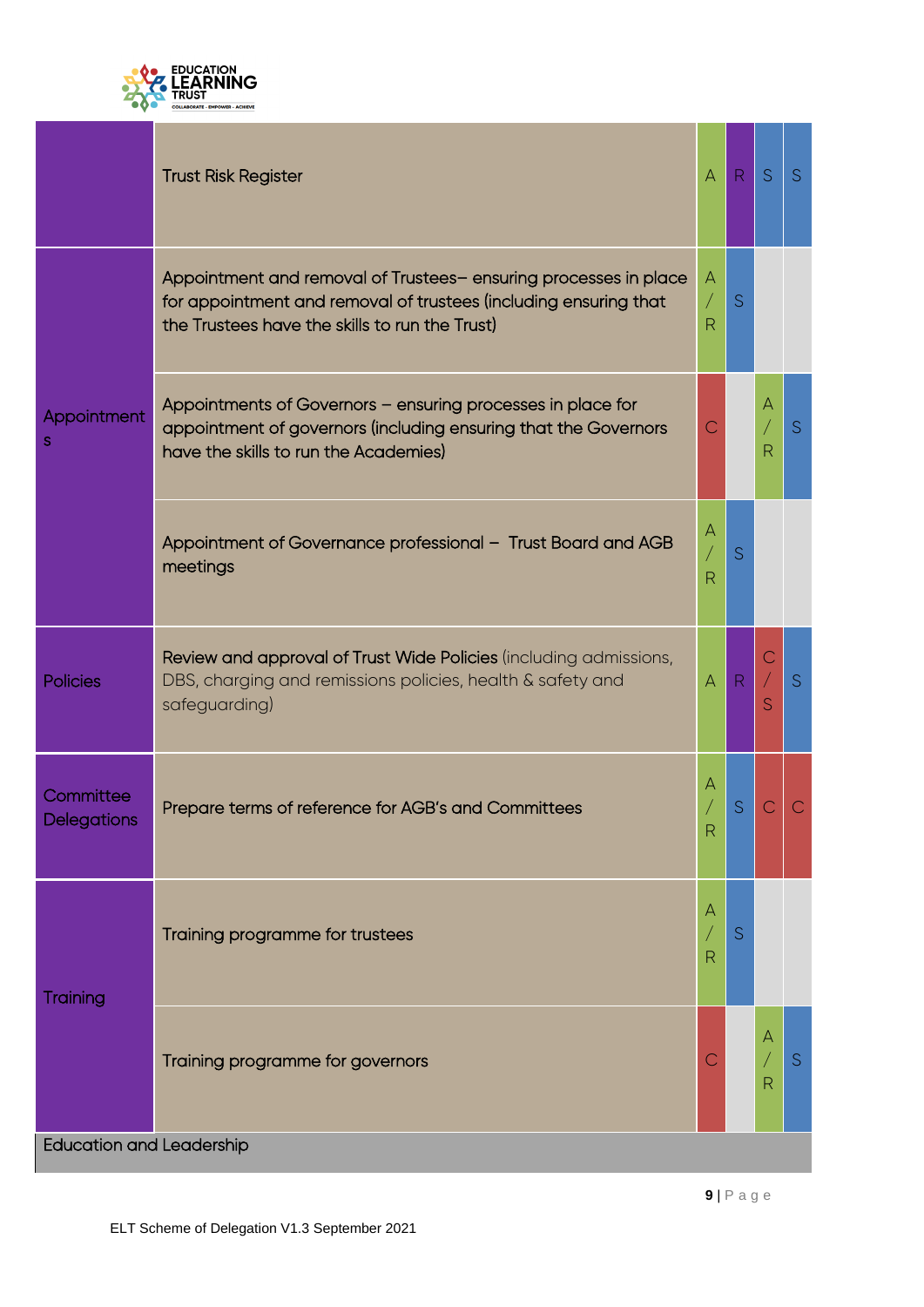

| Academy<br>Performance          | Academy Development Plan - for each Academy in line with<br>strategic aims of the Trust                                                                                                                               | $\overline{A}$           | $\mathsf R$ | $\mathsf{C}$ | S            |
|---------------------------------|-----------------------------------------------------------------------------------------------------------------------------------------------------------------------------------------------------------------------|--------------------------|-------------|--------------|--------------|
|                                 | Key Performance Indicators - setting and reviewing performance<br>of the Trust & the Academies                                                                                                                        | A<br>/<br>$\overline{R}$ | S           | $\mathbb C$  |              |
|                                 | Quality of Teaching - ensuring appropriate levels of support,<br>challenge and intervention to support delivery of education<br>outcomes                                                                              | A<br>/<br>R              | S           | $\mathsf{C}$ | $\mathsf{R}$ |
|                                 | Curriculum - setting the curriculum for the Academies and<br>reviewing its effectiveness                                                                                                                              | $\overline{A}$           | S           | R            | S.           |
| <b>Student</b><br><b>Issues</b> | Student issues (including attendance, exclusions, punctuality and<br>disciplinary matters for each Academy)<br>Note - AGBs and School Leaders to follow ELT exclusion guidance<br>document 2021.                      | $\overline{C}$           | C           | $\forall$    | ${\sf R}$    |
|                                 | Ensure school lunch provided to appropriate nutritional standards                                                                                                                                                     |                          | S           | А            | R            |
| Safeguardin<br>g                | Ensuring each academy has appointed a designated<br>safeguarding lead, ensuring compliance with statutory guidance<br>and maintenance of an accurate single central record which meets<br><b>OFSTED requirements.</b> | $\Delta$                 | S           | R            | <sub>S</sub> |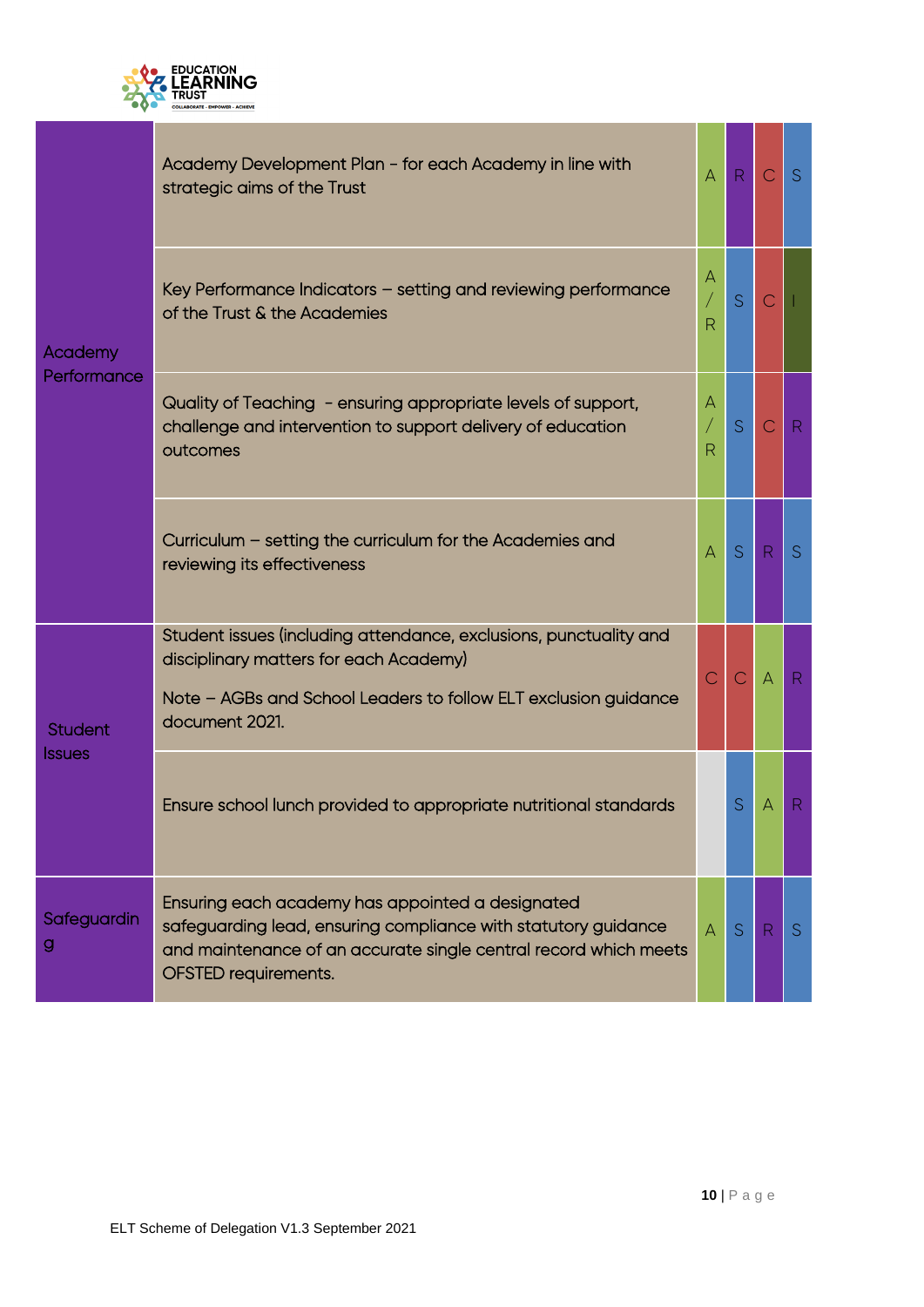

| <b>Stakeholder</b><br>Engagement                      | Promoting partnership working between parents/carers and the<br>Academies (including undertaking consultation with students,<br>parents/carers and other stakeholders and ensuring that such<br>feedback is used to support the development of best practice and<br>to promote the quality of the overall student experience)                                                                                       | $\overline{A}$    | S            | R. | S |
|-------------------------------------------------------|---------------------------------------------------------------------------------------------------------------------------------------------------------------------------------------------------------------------------------------------------------------------------------------------------------------------------------------------------------------------------------------------------------------------|-------------------|--------------|----|---|
| Academy<br>Calendar<br>and<br>Opening<br><b>Hours</b> | Setting term dates/INSET days including any additions. (In<br>consultation with CEO/all Heads)                                                                                                                                                                                                                                                                                                                      | $\mathsf{A}$      | $\mathsf{R}$ |    | S |
|                                                       | Academy Hours -setting the opening and closing times for the<br><b>Academies</b>                                                                                                                                                                                                                                                                                                                                    | $\overline{A}$    | S            | C  | R |
| <b>Admissions</b>                                     | Set admissions policy                                                                                                                                                                                                                                                                                                                                                                                               | A<br>R            | S            |    |   |
|                                                       | <b>Admissions Decisions</b>                                                                                                                                                                                                                                                                                                                                                                                         | Ć                 |              | R  | S |
| <b>Ofsted</b>                                         | <b>Ofsted Inspections Trust Support:</b><br>(1) Board will liaise with Ofsted where MAT is inspected and will<br>assist with an Academy inspection.<br>(2) CEO will ensure Trust is prepared for inspection and manage the<br>process from a Trust perspective where the impact of the Trust is<br>under review<br>(3) CEO will support AGBs and Heads of School/Headteachers for<br>individual Academy inspections | A<br>$\mathsf{R}$ | S            |    |   |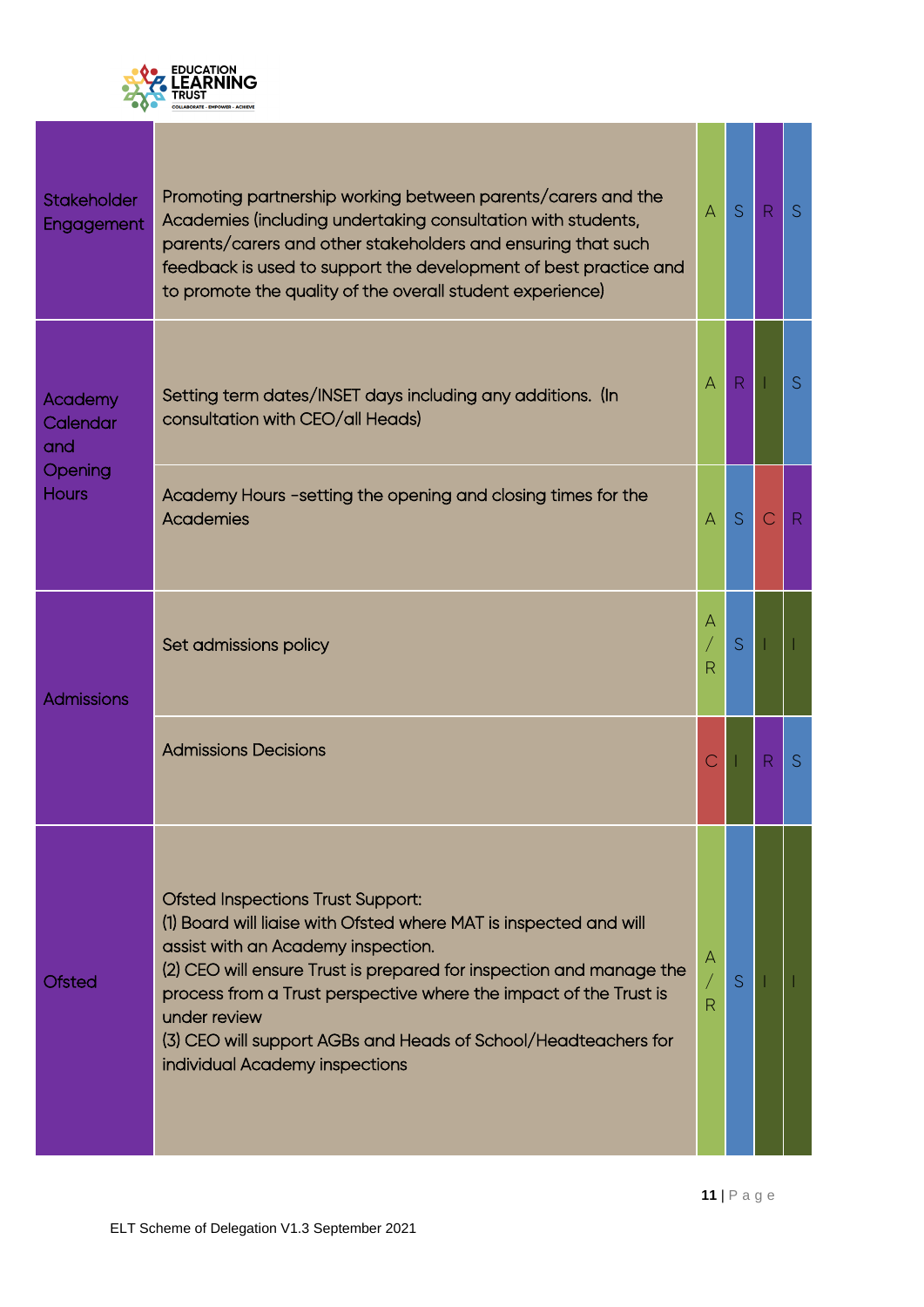

|                                    | <b>Ofsted Inspections: Academy Level</b>                                                                                                                                                        | $\mathsf{A}$           | S           | R             | $\mathsf{R}$ |
|------------------------------------|-------------------------------------------------------------------------------------------------------------------------------------------------------------------------------------------------|------------------------|-------------|---------------|--------------|
| Financial                          |                                                                                                                                                                                                 |                        |             |               |              |
|                                    | Appointment of Finance & Audit Committee                                                                                                                                                        | $\overline{A}$         | S           | $\mathsf{R}$  | R            |
| Appointment<br>S                   | Appointment of Accounting Officer and Chief Financial Officer                                                                                                                                   | A<br>R                 |             |               |              |
|                                    | Recommend appointment of External Auditors to Members                                                                                                                                           | Α<br>R                 | S           |               |              |
|                                    | <b>Appointment of Internal Auditors</b>                                                                                                                                                         | Α<br>R                 | S           |               |              |
|                                    | Agreeing a funding model across the Trust and develop an<br>individual funding model for the Academies) so as to the secure<br>the Trust's financial health in the short term and the long term | A<br>$\sqrt{2}$<br>R   | S           | $\mathsf{R}$  | $\mathsf{R}$ |
| <b>Funding</b><br><b>Model and</b> | Formulating and setting the Trust wide budget                                                                                                                                                   | Α<br>$\mathsf{R}$      |             |               |              |
| <b>Budget</b>                      | Formulating and determining the proportion of the overall budget<br>to be delegated to each Academy (including uses of contingency<br>funds/balances)                                           | A<br>Γ<br>$\mathsf{R}$ | S           | C             | $\mathsf{C}$ |
|                                    | Expenditure and ensuring delivery of Annual Budgets                                                                                                                                             | Α<br>R                 | $\mathsf S$ | $\mathcal{C}$ | С            |
| Financial<br>Delegation            | Establishing of policies and procedures to ensure compliance with<br>the Trust's financial and reporting requirements                                                                           | A<br>$\mathsf{R}$      | S           | $\mathbb{C}$  | S            |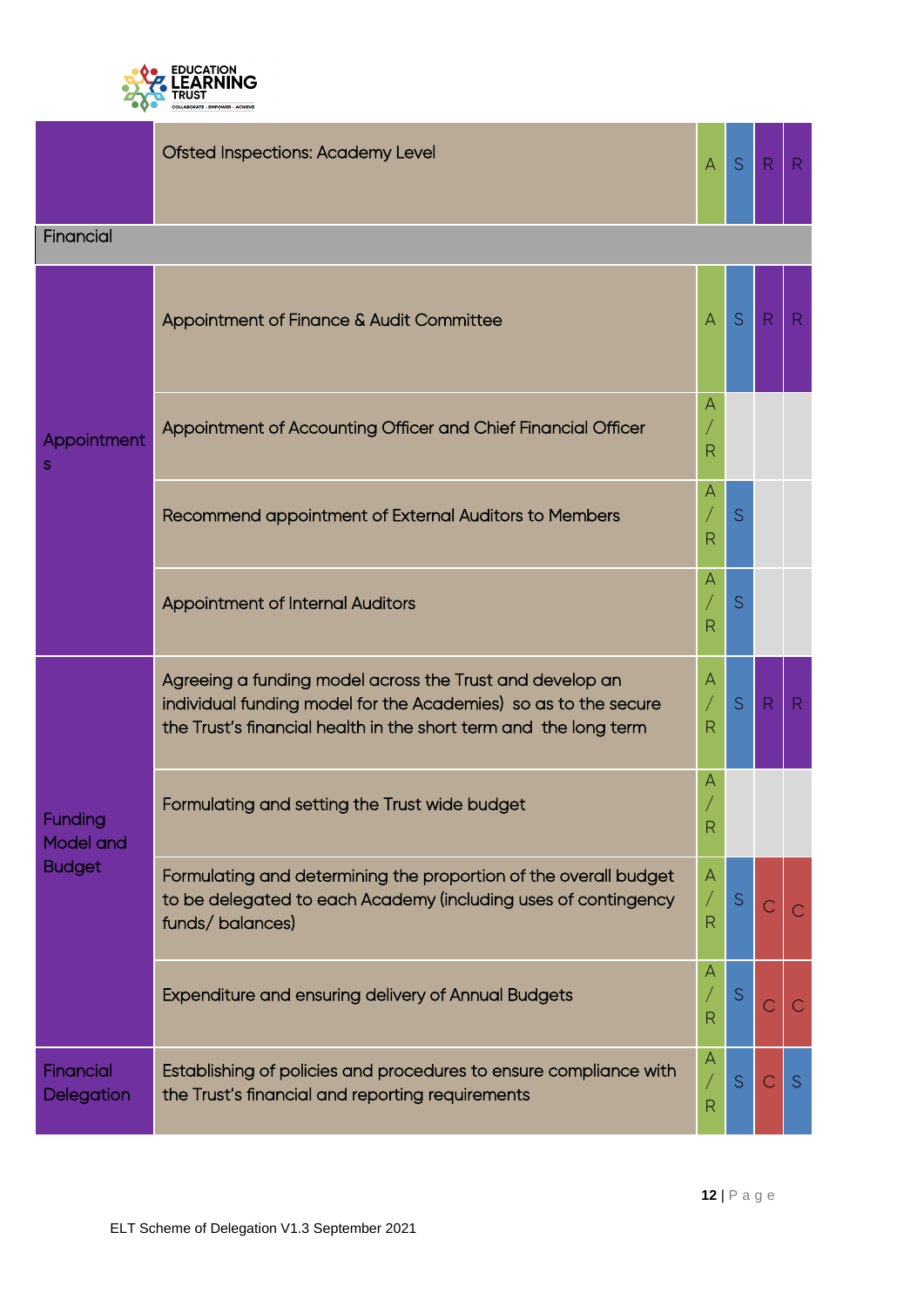

| Investments                           | Agreeing the investment policy in line with the Academies Financial<br>Handbook and the Scheme of Financial Delegation                                                   | A              | R            |                |                |  |  |  |
|---------------------------------------|--------------------------------------------------------------------------------------------------------------------------------------------------------------------------|----------------|--------------|----------------|----------------|--|--|--|
| <b>HR and Operations</b>              |                                                                                                                                                                          |                |              |                |                |  |  |  |
|                                       | Appointment of CEO                                                                                                                                                       | R              |              |                | $\mathsf{C}$   |  |  |  |
|                                       | Appointment of Principals/Heads at each Academy                                                                                                                          | $\overline{A}$ | $\mathsf{R}$ | S              |                |  |  |  |
| Appointment<br>S                      | Appointment of cross-Trust staff (in line with recruitment policy)                                                                                                       | A              | $\mathsf{R}$ | $\overline{C}$ | С              |  |  |  |
|                                       | Appointment of Academy SLT (excluding Headteacher/Head of<br>School)                                                                                                     |                | S            | A              | R              |  |  |  |
|                                       | Appointment of Data Protection Officer                                                                                                                                   | A<br>R         | S            |                |                |  |  |  |
|                                       | Dismissing CEO (in accordance with the Trust disciplinary and<br>capability policies)                                                                                    | Α<br>R         |              |                |                |  |  |  |
|                                       | Dismissing across Trust Staff (in accordance with the Trust<br>disciplinary and capability policies)                                                                     |                | А<br>R       | Ć              | $\overline{C}$ |  |  |  |
| <b>Dismissals</b>                     | Dismissing Headteachers/Heads of School (in accordance with the<br>Trust disciplinary and capability policies)                                                           | Α              | R            | S              |                |  |  |  |
|                                       | Dismissing all other staff (in accordance with the Trust disciplinary<br>and capability policies)                                                                        |                | S<br>С       | $\mathsf{A}$   | R              |  |  |  |
|                                       | Excluding SLT and Principal/Head)                                                                                                                                        |                | S<br>C       | $\forall$      | R              |  |  |  |
| Policies and<br>Terms &<br>Conditions | Establishing Trust wide HR Policies (including recruitment, discipline,<br>capability, grievance and absence policies) in accordance with all<br>appropriate regulations | $\forall$      | R            | C              | S              |  |  |  |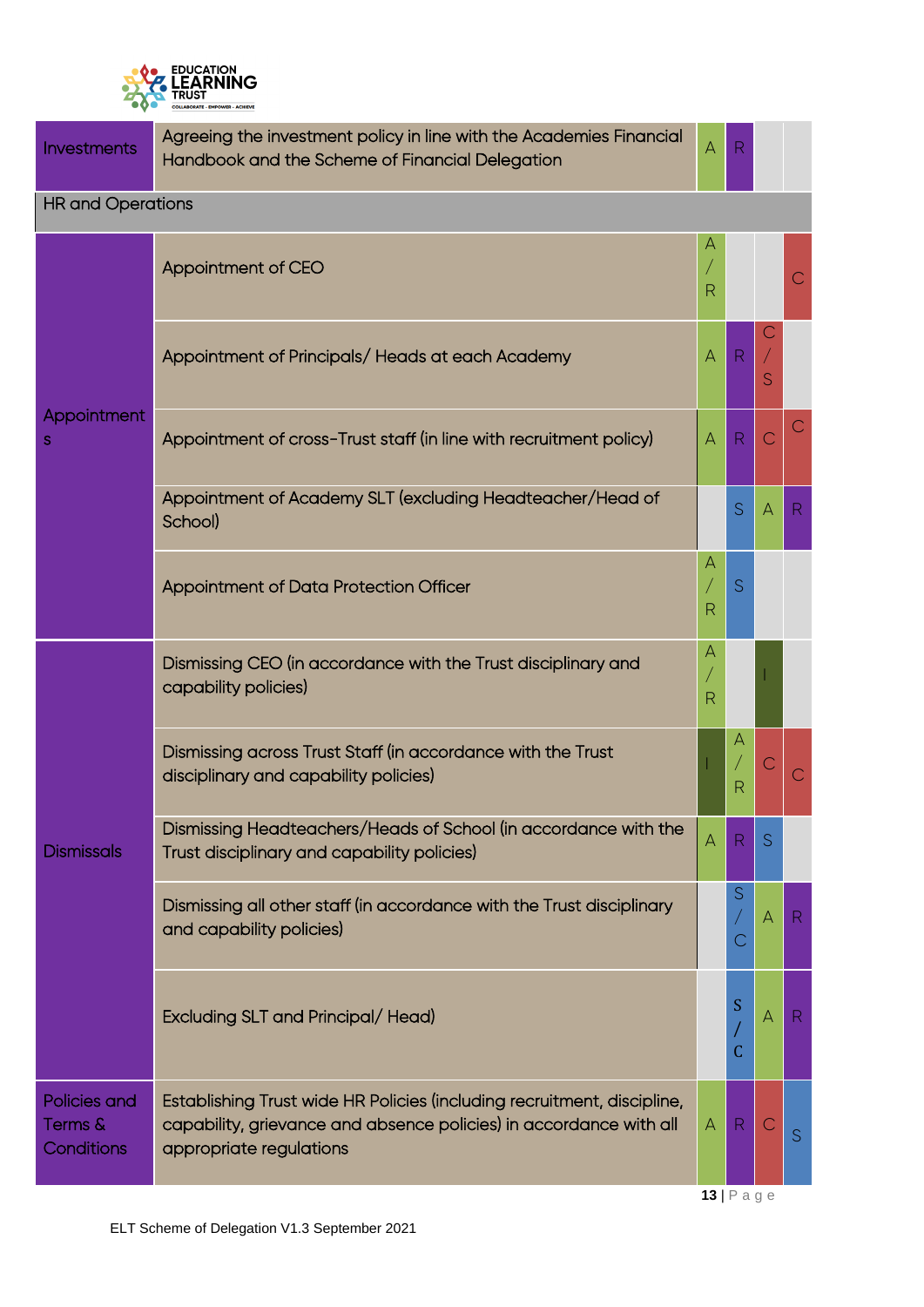

|                               | Setting Terms and Conditions of Employment and Staff Handbook                                                                                                                                                                          | $\mathsf{A}$ | $R_{\rm}$    |                |              |
|-------------------------------|----------------------------------------------------------------------------------------------------------------------------------------------------------------------------------------------------------------------------------------|--------------|--------------|----------------|--------------|
|                               | Setting Appraisal Performance Management Policy together with<br>pay reviews (in line with the Trust's pay policy and all statutory<br>regulations)                                                                                    | Α            | R            | С              | <sub>S</sub> |
|                               | Reviewing discipline and grievance policy                                                                                                                                                                                              | А<br>R       | R            | S              |              |
| Procurement                   | Setting trust wide procurement policies (for suppliers including<br>auditors, HR and payroll providers and solicitors) in accordance<br>with the Funding Agreement, Academies Financial Handbook and<br>the Trust's procurement policy | Α            | R            | $\mathsf{R}$   |              |
|                               | Setting academy specific procurement policies - in accordance<br>with the Funding Agreement, Academies Financial Handbook and<br>the Trust's procurement policy                                                                        |              |              | $\overline{A}$ | R            |
|                               | Enter into contracts - up to limit of delegation set out in Scheme of<br><b>Financial Delegation</b>                                                                                                                                   |              | Ć            | $\overline{A}$ | R            |
|                               | Determining and allocating central services provided to the<br>Academies by the Trust                                                                                                                                                  | Α            | R            | С              |              |
| Central<br><b>Services</b>    | Overseeing the effectiveness of services provided centrally by the<br>Trust                                                                                                                                                            | A            | R            | С              | С            |
|                               | Arranging insurance for the Trust                                                                                                                                                                                                      | А            |              |                |              |
|                               | Acquiring and disposing of Trust land                                                                                                                                                                                                  | R.           | $\mathsf{A}$ |                |              |
| <b>Premises</b><br>and Assets | <b>Changing use of Assets</b>                                                                                                                                                                                                          | R            | A            |                |              |
|                               | Asset and Premises Maintenance Strategy - determining use of<br>Academies' premises and ensuring premises are adequately<br>maintained                                                                                                 | R            | $\forall$    | C              | C            |